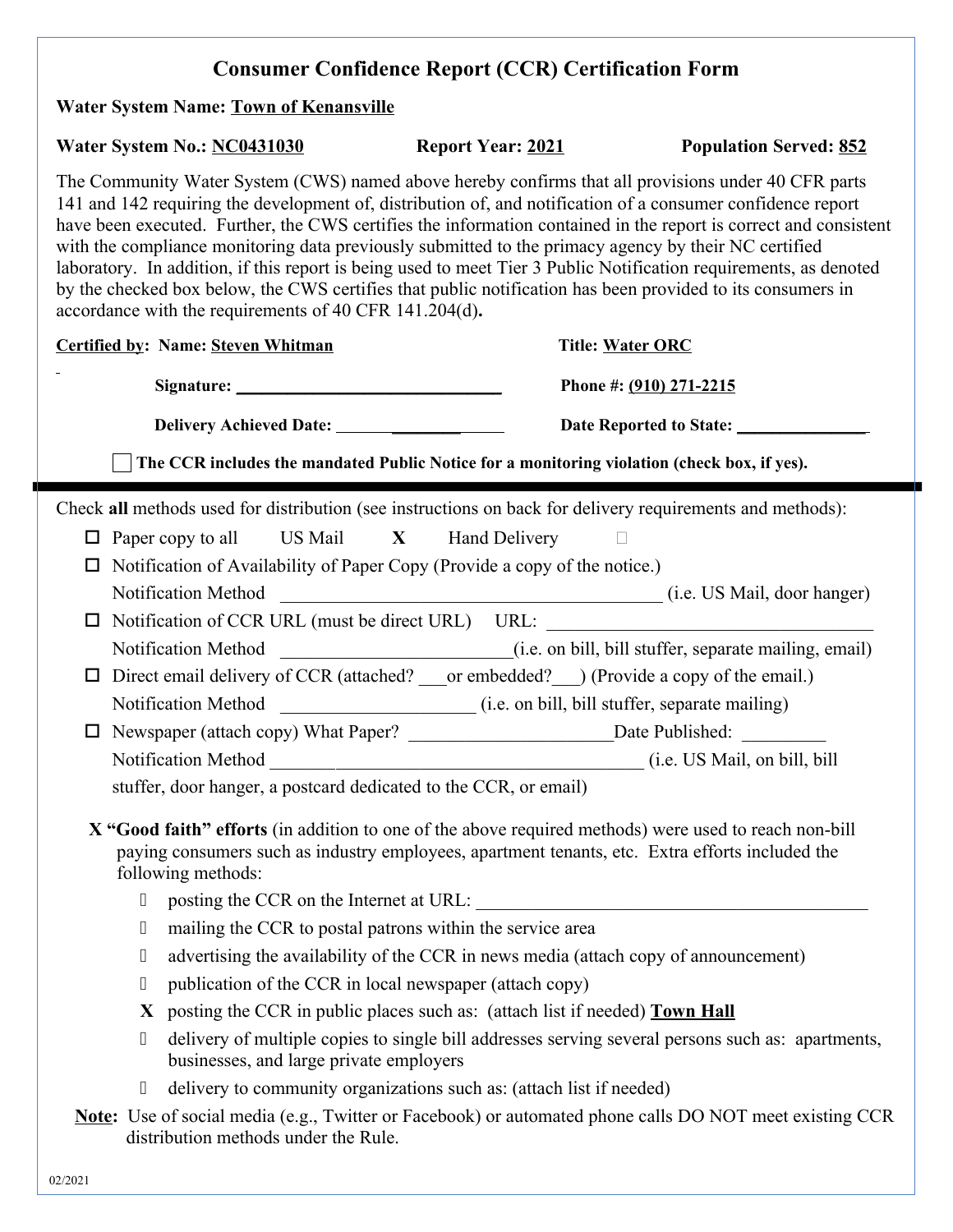# *2021 Annual Drinking Water Quality Report Town of Kenansville*

Water System Number: **NC 04-31-030**

We are pleased to present to you this year's Annual Drinking Water Quality Report. This report is a snapshot of last year's water quality. Included are details about your source(s) of water, what it contains, and how it compares to standards set by regulatory agencies. Our constant goal is to provide you with a safe and dependable supply of drinking water. We want you to understand the efforts we make to continually improve the water treatment process and protect our water resources. We are committed to ensuring the quality of your water and to providing you with this information because informed customers are our best allies. **If you have any questions about this report or concerning your water, please contact Steven Whitman at 910-296-0369. We want our valued customers to be informed about their water utility. If you want to learn more, please attend any of our regularly scheduled meetings. They are held at Kenansville Town Hall on the first Monday of each month at 6:30 PM.**

## **What EPA Wants You to Know**

Drinking water, including bottled water, may reasonably be expected to contain at least small amounts of some contaminants. The presence of contaminants does not necessarily indicate that water poses a health risk. More information about contaminants and potential health effects can be obtained by calling the Environmental Protection Agency's Safe Drinking Water Hotline (800-426- 4791).

Some people may be more vulnerable to contaminants in drinking water than the general population. Immuno-compromised persons such as persons with cancer undergoing chemotherapy, persons who have undergone organ transplants, people with HIV/AIDS or other immune system disorders, some elderly, and infants can be particularly at risk from infections. These people should seek advice about drinking water from their health care providers. EPA/CDC guidelines on appropriate means to lessen the risk of infection by *Cryptosporidium* and other microbial contaminants are available from the Safe Drinking Water Hotline (800-426-4791).

If present, elevated levels of lead can cause serious health problems, especially for pregnant women and young children. Lead in drinking water is primarily from materials and components associated with service lines and home plumbing. **Town of Kenansville** is responsible for providing high quality drinking water, but cannot control the variety of materials used in plumbing components. When your water has been sitting for several hours, you can minimize the potential for lead exposure by flushing your tap for 30 seconds to 2 minutes before using water for drinking or cooking. If you are concerned about lead in your water, you may wish to have your water tested. Information on lead in drinking water, testing methods, and steps you can take to minimize exposure is available from the Safe Drinking Water Hotline or at http://www.epa.gov/safewater/lead.

The sources of drinking water (both tap water and bottled water) include rivers, lakes, streams, ponds, reservoirs, springs, and wells. As water travels over the surface of the land or through the ground, it dissolves naturally-occurring minerals and, in some cases, radioactive material, and can pick up substances resulting from the presence of animals or from human activity. Contaminants that may be present in source water include microbial contaminants, such as viruses and bacteria, which may come from sewage treatment plants, septic systems, agricultural livestock operations, and wildlife; inorganic contaminants, such as salts and metals, which can be naturally-occurring or result from urban stormwater runoff, industrial or domestic wastewater discharges, oil and gas production, mining, or farming; pesticides and herbicides, which may come from a variety of sources such as agriculture, urban stormwater runoff, and residential uses; <u>organic chemical contaminants</u>, including synthetic and volatile organic chemicals, which are by-products of industrial processes and petroleum production, and can also come from gas stations, urban stormwater runoff, and septic systems; and radioactive contaminants, which can be naturally-occurring or be the result of oil and gas production and mining activities.

In order to ensure that tap water is safe to drink, EPA prescribes regulations which limit the amount of certain contaminants in water provided by public water systems. FDA regulations establish limits for contaminants in bottled water, which must provide the same protection for public health.

## **When You Turn on Your Tap, Consider the Source**

The water that is used by this system is ground water and the wells are located in and around town.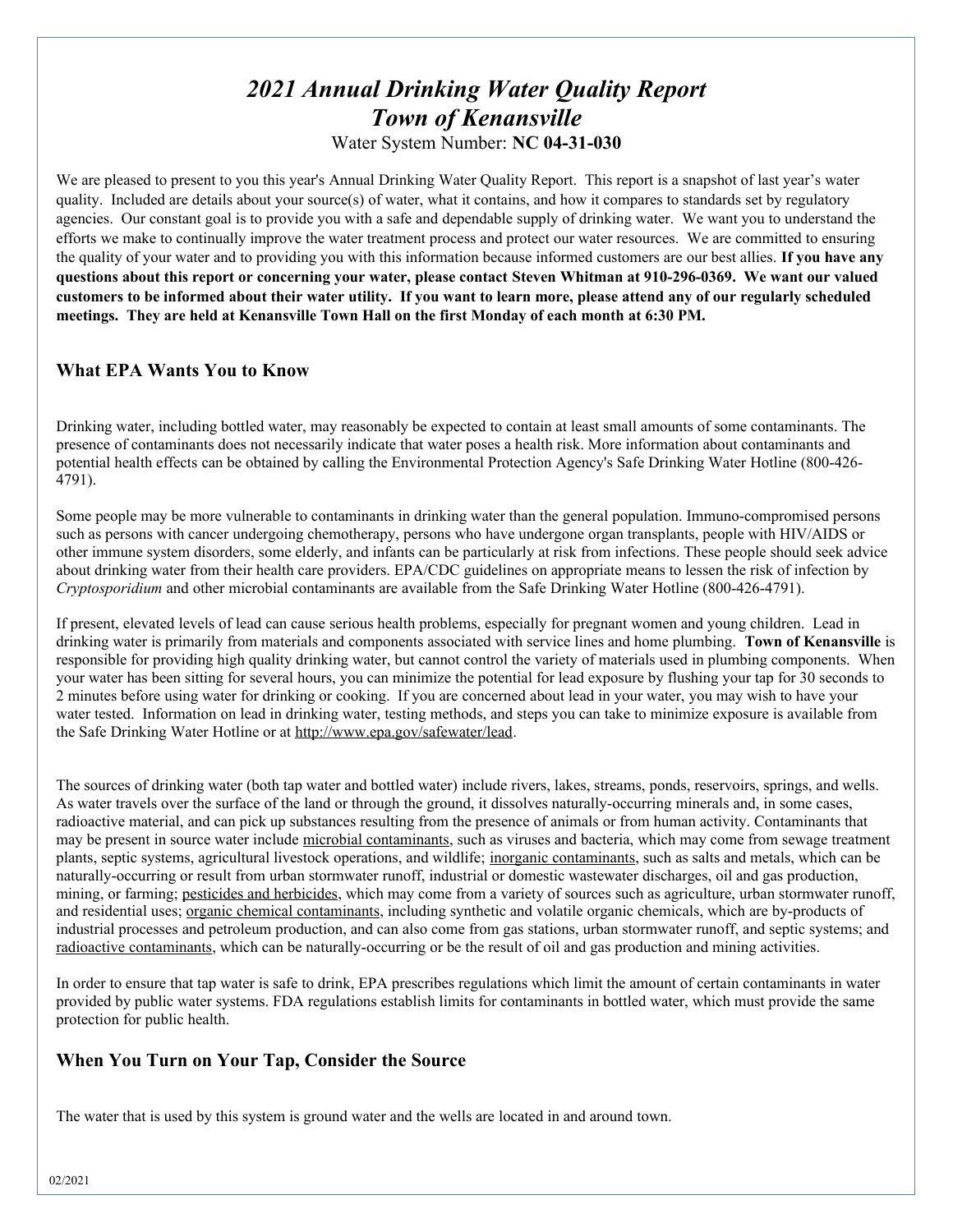## **Source Water Assessment Program (SWAP) Results**

The North Carolina Department of Environmental Quality (DEQ), Public Water Supply (PWS) Section, Source Water Assessment Program (SWAP) conducted assessments for all drinking water sources across North Carolina. The purpose of the assessments was to determine the susceptibility of each drinking water source (well or surface water intake) to Potential Contaminant Sources (PCSs). The results of the assessment are available in SWAP Assessment Reports that include maps, background information and a relative susceptibility rating of Higher, Moderate or Lower.

The relative susceptibility rating of each source for **Town of Kenansville** was determined by combining the contaminant rating (number and location of PCSs within the assessment area) and the inherent vulnerability rating (i.e., characteristics or existing conditions of the well or watershed and its delineated assessment area). The assessment findings are summarized in the table below:

#### **Susceptibility of Sources to Potential Contaminant Sources (PCSs)**

| <b>Source Name</b> | <b>Susceptibility Rating</b> | <b>SWAP Report Date</b> |  |
|--------------------|------------------------------|-------------------------|--|
| Well # 1           | Moderate                     | September 10, 2020      |  |
| Well $#2$          | Lower                        | September 10, 2020      |  |

The complete SWAP Assessment report for **Town of Kenansville** may be viewed on the Web at: https://www.ncwater.org/?page=600 Note that because SWAP results and reports are periodically updated by the PWS Section, the results available on this web site may differ from the results that were available at the time this CCR was prepared. If you are unable to access your SWAP report on the web, you may mail a written request for a printed copy to: Source Water Assessment Program – Report Request, 1634 Mail Service Center, Raleigh, NC 27699-1634, or email requests to swap@ncdenr.gov. Please indicate your system name, number, and provide your name, mailing address and phone number. If you have any questions about the SWAP report please contact the Source Water Assessment staff by phone at 919-707-9098.

It is important to understand that a susceptibility rating of "higher" does not imply poor water quality, only the system's potential to become contaminated by PCSs in the assessment area.

## **Help Protect Your Source Water**

Protection of drinking water is everyone's responsibility. We have implemented the following source water protection actions: You can help protect your community's drinking water source(s) in several ways: (examples: dispose of chemicals properly; take used motor oil to a recycling center, volunteer in your community to participate in group efforts to protect your source, etc.).

### **Violations that Your Water System Received for the Report Year**

During 2021, or during any compliance period that ended in 2021, we received a *Lead Consumer Notice* violation that covered the time period of *6/1/2021 - 9/30/2021.* We are/have spoken with state regulators and educated our staff to assure this does not happen again.

#### **Water Quality Data Tables of Detected Contaminants**

We routinely monitor for over 150 contaminants in your drinking water according to Federal and State laws. The tables below list all the drinking water contaminants that we detected in the last round of sampling for each particular contaminant group. The presence of contaminants does not necessarily indicate that water poses a health risk. **Unless otherwise noted, the data presented in this table is from testing done January 1 through December 31, 2021.** The EPA and the State allow us to monitor for certain contaminants less than once per year because the concentrations of these contaminants are not expected to vary significantly from year to year. Some of the data, though representative of the water quality, is more than one year old.

#### **Important Drinking Water Definitions:**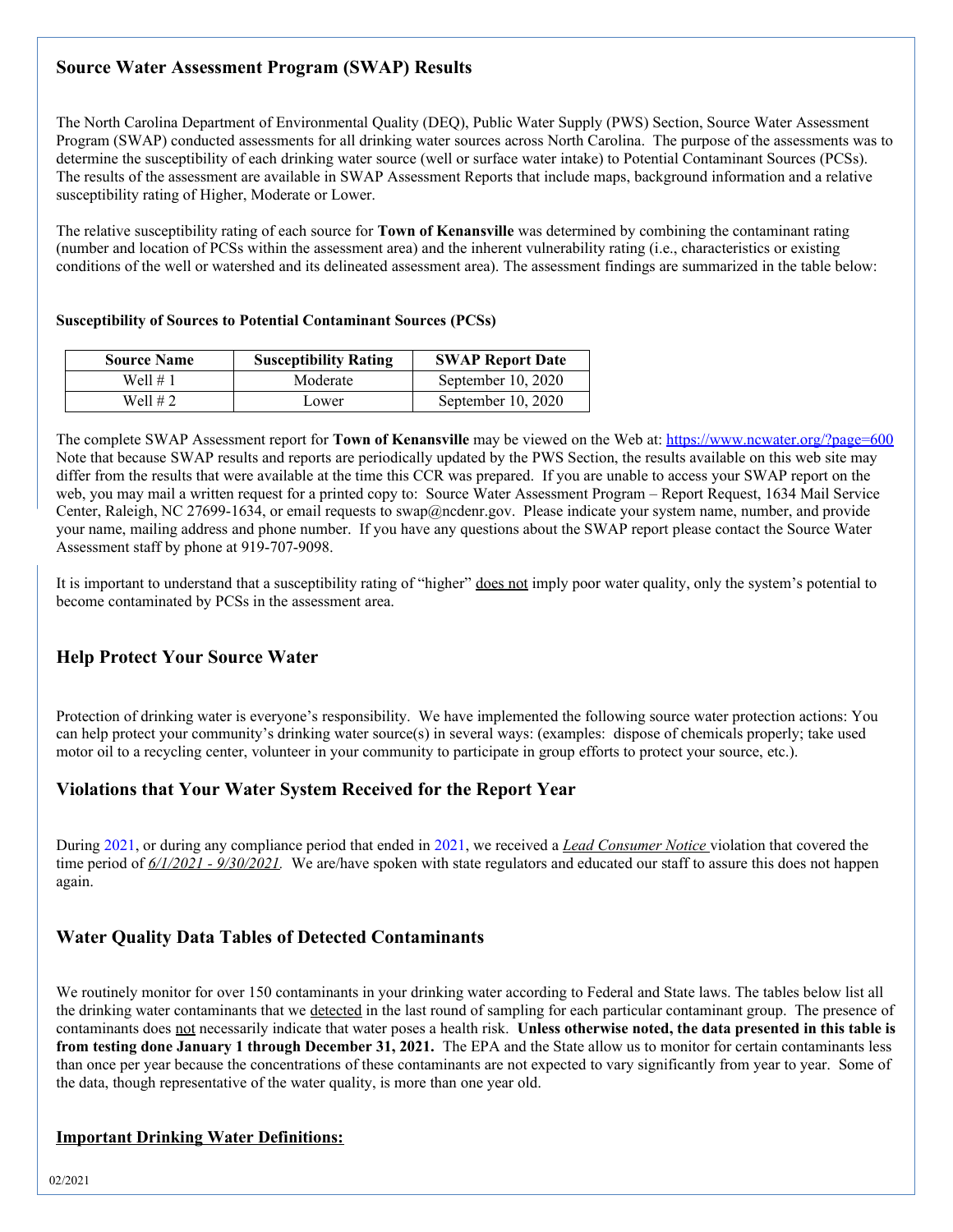*Not-Applicable (N/A)* – Information not applicable/not required for that particular water system or for that particular rule.

*Non-Detects (ND)* - Laboratory analysis indicates that the contaminant is not present at the level of detection set for the particular methodology used.

*Parts per million (ppm) or Milligrams per liter (mg/L)* - One part per million corresponds to one minute in two years or a single penny in \$10,000.

*Parts per billion (ppb) or Micrograms per liter (ug/L)* - One part per billion corresponds to one minute in 2,000 years, or a single penny in \$10,000,000.

*Parts per trillion (ppt) or Nanograms per liter (nanograms/L)* - One part per trillion corresponds to one minute in 2,000,000 years, or a single penny in \$10,000,000,000.

*Parts per quadrillion (ppq) or Picograms per liter (picograms/L)* - One part per quadrillion corresponds to one minute in 2,000,000,000 years or one penny in \$10,000,000,000,000.

*Picocuries per liter (pCi/L)* - Picocuries per liter is a measure of the radioactivity in water.

*Million Fibers per Liter (MFL)* - Million fibers per liter is a measure of the presence of asbestos fibers that are longer than 10 micrometers.

*Nephelometric Turbidity Unit (NTU)* - Nephelometric turbidity unit is a measure of the clarity of water. Turbidity in excess of 5 NTU is just noticeable to the average person.

*Action Level (AL) -* The concentration of a contaminant which, if exceeded, triggers treatment or other requirements which a water system must follow.

*Treatment Technique (TT)* **-** A required process intended to reduce the level of a contaminant in drinking water.

*Maximum Residual Disinfection Level (MRDL)* – The highest level of a disinfectant allowed in drinking water. There is convincing evidence that addition of a disinfectant is necessary for control of microbial contaminants.

*Maximum Residual Disinfection Level Goal (MRDLG)* – The level of a drinking water disinfectant below which there is no known or expected risk to health. MRDLGs do not reflect the benefits of the use of disinfectants to control microbial contaminants.

*Locational Running Annual Average (LRAA)* – The average of sample analytical results for samples taken at a particular monitoring location during the previous four calendar quarters under the Stage 2 Disinfectants and Disinfection Byproducts Rule.

*Level 1 Assessment - A Level 1 assessment is a study of the water system to identify potential problems and determine (if possible) why total coliform bacteria have been found in our water system.*

*Level 2 Assessment - A Level 2 assessment is a very detailed study of the water system to identify potential problems and determine (if possible) why an E. coli MCL violation has occurred and/or why total coliform bacteria have been found in our water system on multiple occasions.*

*Maximum Contaminant Level (MCL)* - The highest level of a contaminant that is allowed in drinking water. MCLs are set as close to the MCLGs as feasible using the best available treatment technology.

*Maximum Contaminant Level Goal (MCLG)* - The level of a contaminant in drinking water below which there is no known or expected risk to health. MCLGs allow for a margin of safety.

#### **Tables of Detected Contaminants**